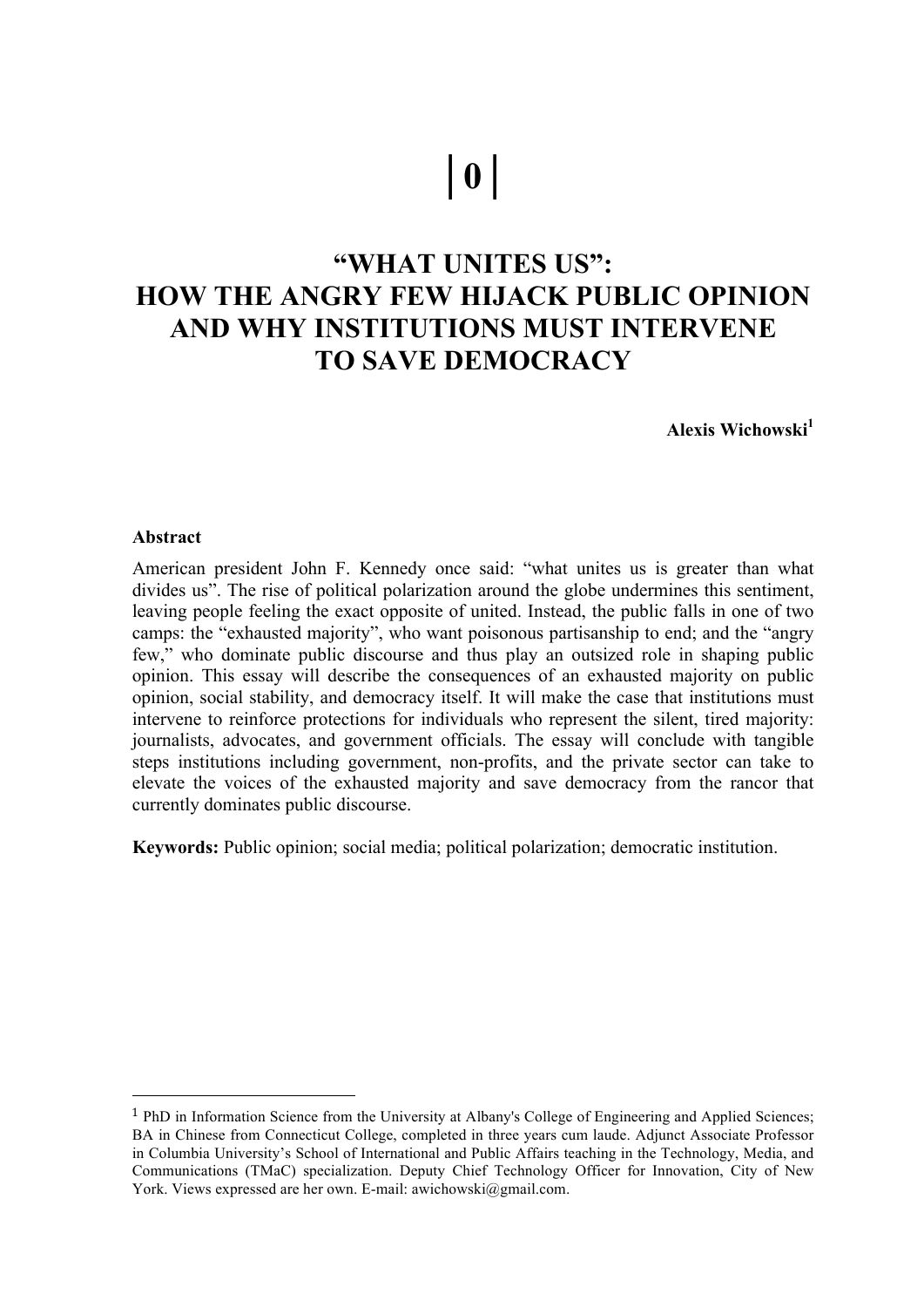"We are all connected. What unites us is our common humanity.  $(...)$  pain is pain – joy is joy." *Desmond Tutu*

#### **INTRODUCTION**

We may indeed be connected in the human experience -- in our pain; our joy. But in 2019, the global public sphere feels just the opposite: divided among ideological lines into increasingly atomized camps of customized suffering or invite-only celebration. Regardless of the commonality of living among one another, we no longer feel connected to each other. The rise of political polarization around the globe leaves people feeling distanced; split. This feeling of division leaves the public in one of two camps: the "exhausted majority", who want poisonous partisanship to end; and the "angry few," who dominate public discourse and thus play an outsized role in shaping public opinion.

This chapter will describe the consequences of an exhausted majority on public opinion, social stability, and democracy itself. It will make the case that institutions must intervene to reinforce protections for individuals who represent the silent, tired majority: journalists, advocates, and government officials. The chapter will conclude with tangible steps institutions including government, non-profits, and the private sector can take to elevate the voices of the exhausted majority and save democracy from the rancor that currently dominates public discourse.

## **WHERE WE ARE**

In 2019, information is a weapon: strategically used to infect social media with false claims designed to undermine citizens' sense of safety, of reality; to undermine the stability of democracy itself. This can be seen with the rise of the measles.

Before the advent of the measles vaccine, this highly contagious disease killed approximately 2.6 million people each year. Thanks to successful vaccination campaigns over several decades, cases of the measles plummeted worldwide. In 1999, the Centers for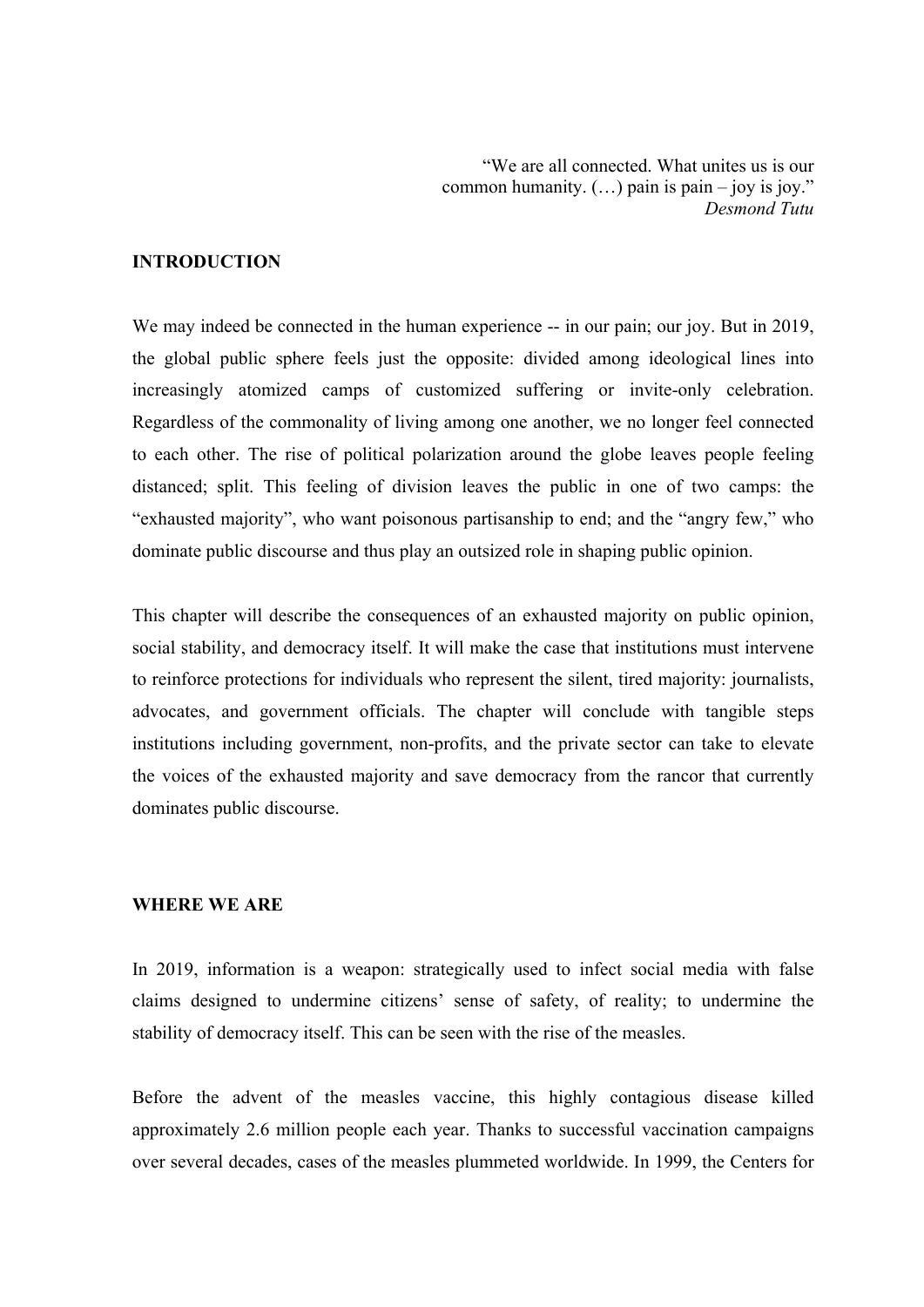Disease Control (CDC) saw 100 reported measles cases in the US. By the following year, they declared the United States had completely eradicated the disease.

But by 2007, the measles was back, and spreading farther by the year. Social media emerged in 2006 – Facebook, YouTube, followed by Twitter in 2008. With these tools, the fringe voices whom erroneously claimed the measles vaccine caused autism suddenly found the perfect platforms to amplify their distrust far and wide. It started slowly: by 2007, the CDC reported 72 cases (CENTERS FOR DISEASE CONTROL, 2005). By 2014, this shot up to 840%, to 677 cases. In the first five months of 2019, the US already had 764 cases, an average of 152 cases per month. If the outbreak continues as this rate, 2019 will see 1,833 cases by the time the year is out. 90% of those who suffer from the disease will be children under the age of 5 (CENTERS FOR DISEASE CONTROL, 2019). Infected children, especially if poor and malnourished, are also most likely to suffer from ear infections that can lead to deafness, eye conditions that lead to blindness (the disease remains the leading cause of childhood blindness to this day), or to be outright killed by the disease.

How did this happen? How could a country go from total eradication of a preventable disease to thousands of cases per year again?

It's not that people don't understand the information they're given about the safety of the vaccines. The vast majority of Americans – 90% – complete high school and the average American reads at the  $8<sup>th</sup>$  grade level with a working vocabulary of approximately 10,000 words (the number of words considered to be necessary to achieve complete fluency for English as a foreign language learners).

Rather, the outbreak is caused by social-media trafficked fear. Stoked by misinformation spread like wildfire through platforms like Facebook and Twitter, anti-vaccinations fears balloon from isolated worriers to a full-fledged movement of parents who fear the measles vaccine might cause autism: a myth routinely debunked by scientists across the globe.

As a consequence of this fear, the so-called "anti-vax" movement parents don't allow their children to be vaccinated. And without the vaccinations, outbreaks inevitably ensue.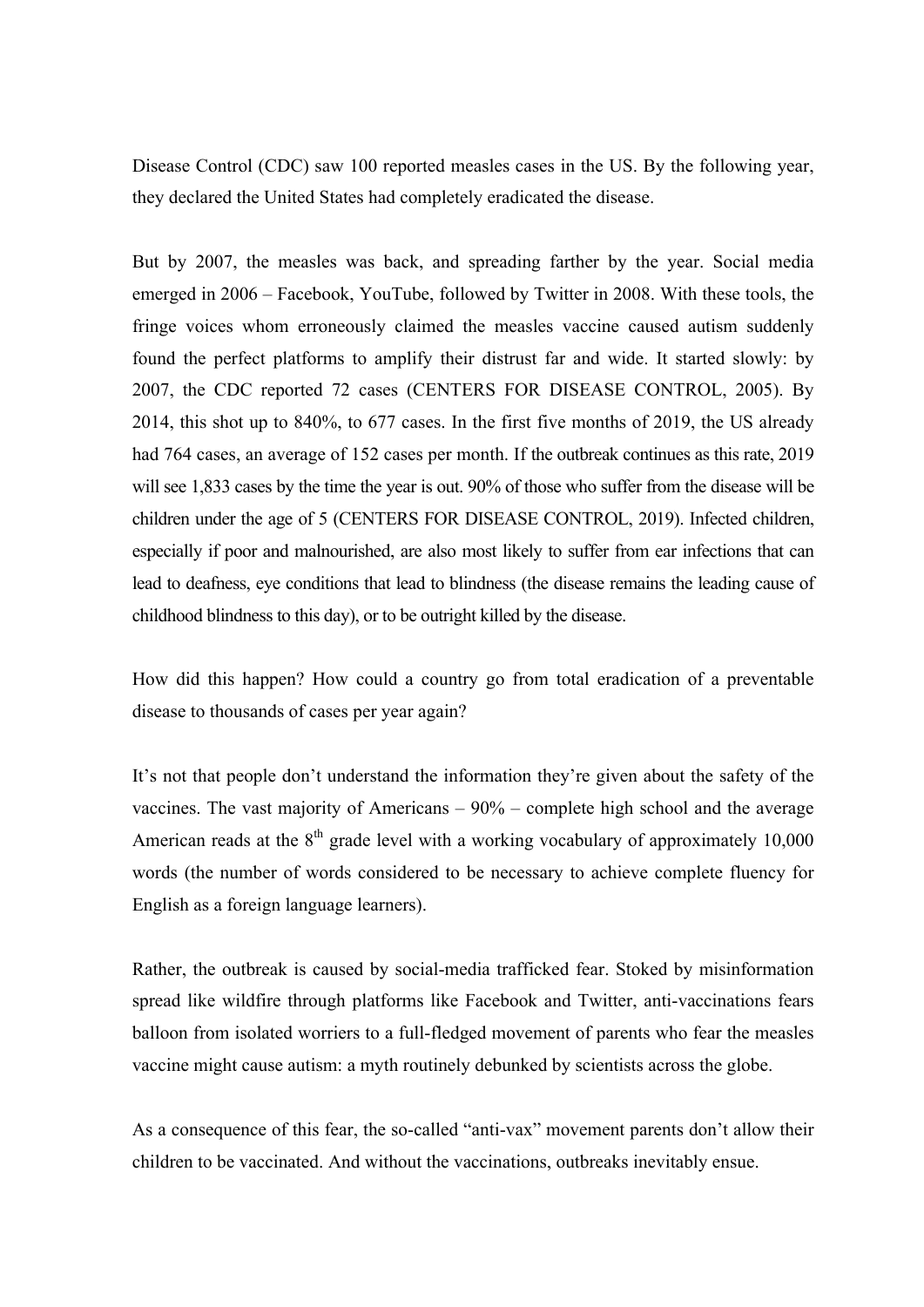The real problem with the anti-vaccination movement is not just that they lead to physical suffering among thousands of children; it's that the misinformation behind the anti-vax movement is being intentionally enflamed.

Researchers determined that Russian trolls sowed anti-vax misinformation via social media starting in 2014 – the year measles cases began to skyrocket (KIRK, 2019). Their goal: to use vaccines "as a wedge issue" for the purposes of generating "social discord," eroding trust of government institutions, and injecting fear into the minds of everyday Americans. It didn't take much effort; just effectively targeted effort, with only 50 Facebook pages generating almost half (46%) of the top 10,000 anti-vax posts during one studied six-month period (MADRIGAL, 2019).

What makes disinformation campaigns particularly worrisome is that while they may begin online, they don't stay online. As with the actual measles outbreak, hate crimes – enflamed and encouraged by disinformation campaigns online – have also increased dramatically in recent years. While no direct correlation between online hate speech and the physical world manifestation of hate speech has been proven, it is not difficult to see the patterns that link the two. Twitter, which has become increasingly effective at blocking speech that contains threats of violence stemming from terrorist-related accounts, has been virtually toothless when it comes to combatting the rising hateful and especially racist rhetoric on their platform.

Why? According to an anonymous Twitter official's report to *Vice* magazine, Twitter can't block white supremacist hate speech on their platform because it could inadvertently block many Republican politicians' accounts, perhaps even up to and including the American president, Donald Trump (COX, 2019). Regardless of whether one supports the president's politics, it is impossible to overlook his influence on Twitter and thus the public discourse. As an example, in the entirety of his predecessor, President Barack Obama's, eight-year term, he tweeted 352 times. President Donald Trump, since he was declared the winner of the 2016 election almost three years ago, has tweeted 10,674 times -- an average of 11 times per day.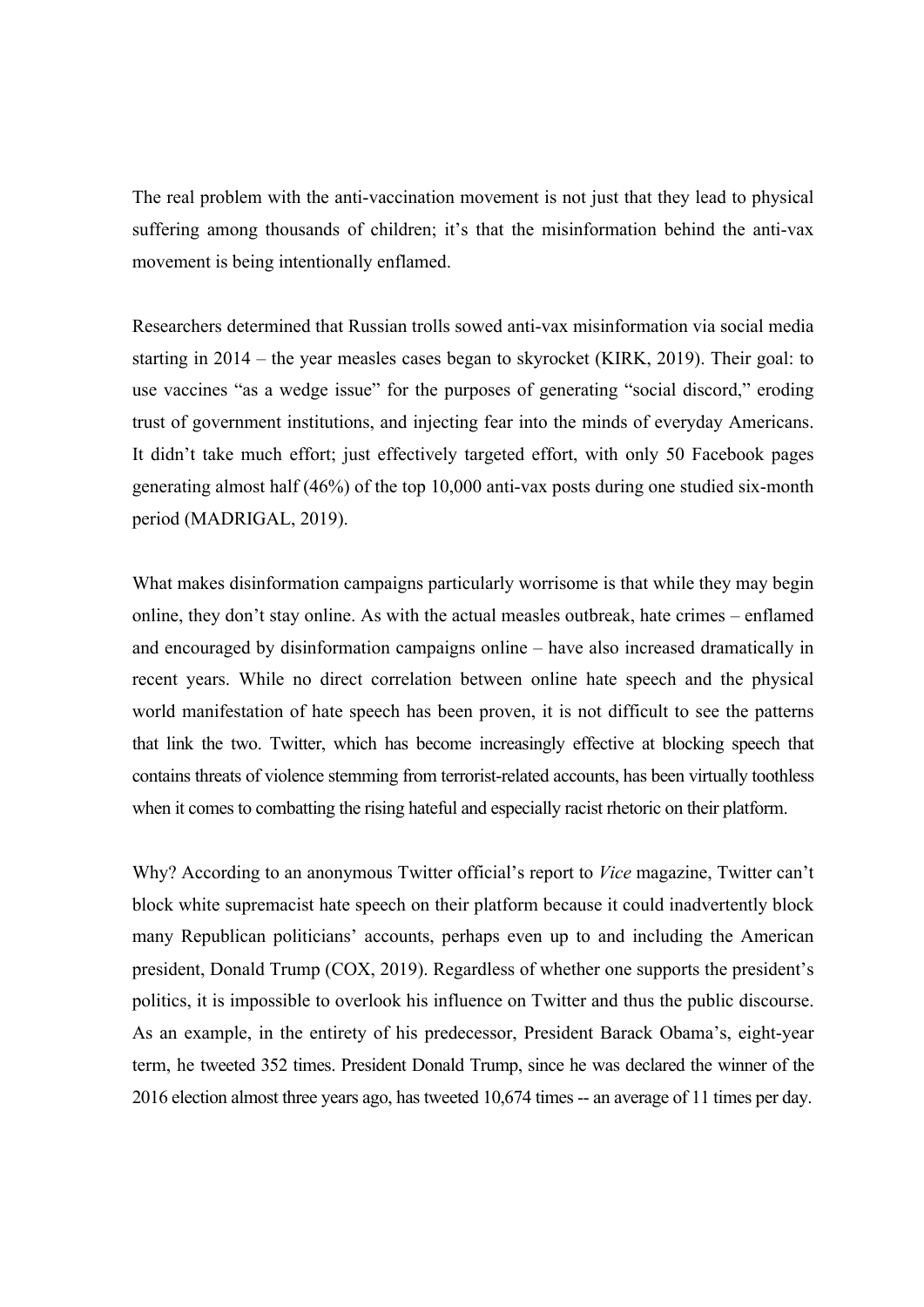This is problematic, because his tweets tend towards the negative or  $-$  worse  $-$  the simply untrue. According to *The Washington Post*, the US president has made 12,019 false or misleading claims since taking office – approximately 13 false or misleading claims a day (KESSLER, 2019).

Take, for instance, climate change. President Trump has tweeted skeptically about the existence of climate change 118 times (MATTHEWS, 2017). A recent study by NBC News determined that 85% of Republicans reject the idea that climate change is a serious problem that requires action – a number that is unchanged since 1999, despite mounting evidence, public awareness, and lived climate catastrophes (CHINNI, 2018). Again, it's not possible to say with certainty that the Republican president has definitively influenced Republican voters on climate change, but it does not appear to be coincidence.

The most powerful official in the United States is actively undermining the truth. 90% of social media content is produced by just a handful of users – mostly the angriest, loudest voices on both the left and right. The public sphere seems to be devolving from Jürgen Habermas's hoped for "rational-critical debate" to instead a Wild West of lies, insults, and invective.

There is, however, good news. This rancor online is not how the majority of people actually feel. Indeed, only 10% of Twitter users dominate the platform, creating 80% of all tweets in the United States (WOJCIK, 2019). The remaining 90% of Twitter users average just about two tweets total and have somewhere in the neighborhood of 19 followers.

The disparity between the feeling that "everyone" spews anger online and the reality that only a small percentage of the population is responsible for the majority of content was confirmed by a recent report, "Hidden Tribes," the product of a year-long study surveying over 8,000 Americans to better understand the current state of political polarization (HAWKINS, 2018). The report suggests that what may feel like a massive outpouring of negativity online actually stems from small factions on both the extreme right and far left who they diplomatically label the "Devoted Conservatives" – who make up just 6% of the American population -- and the "Progressive Activists" – who account for 8%. The report authors content that this combined 14% is responsible for the vast majority of partisan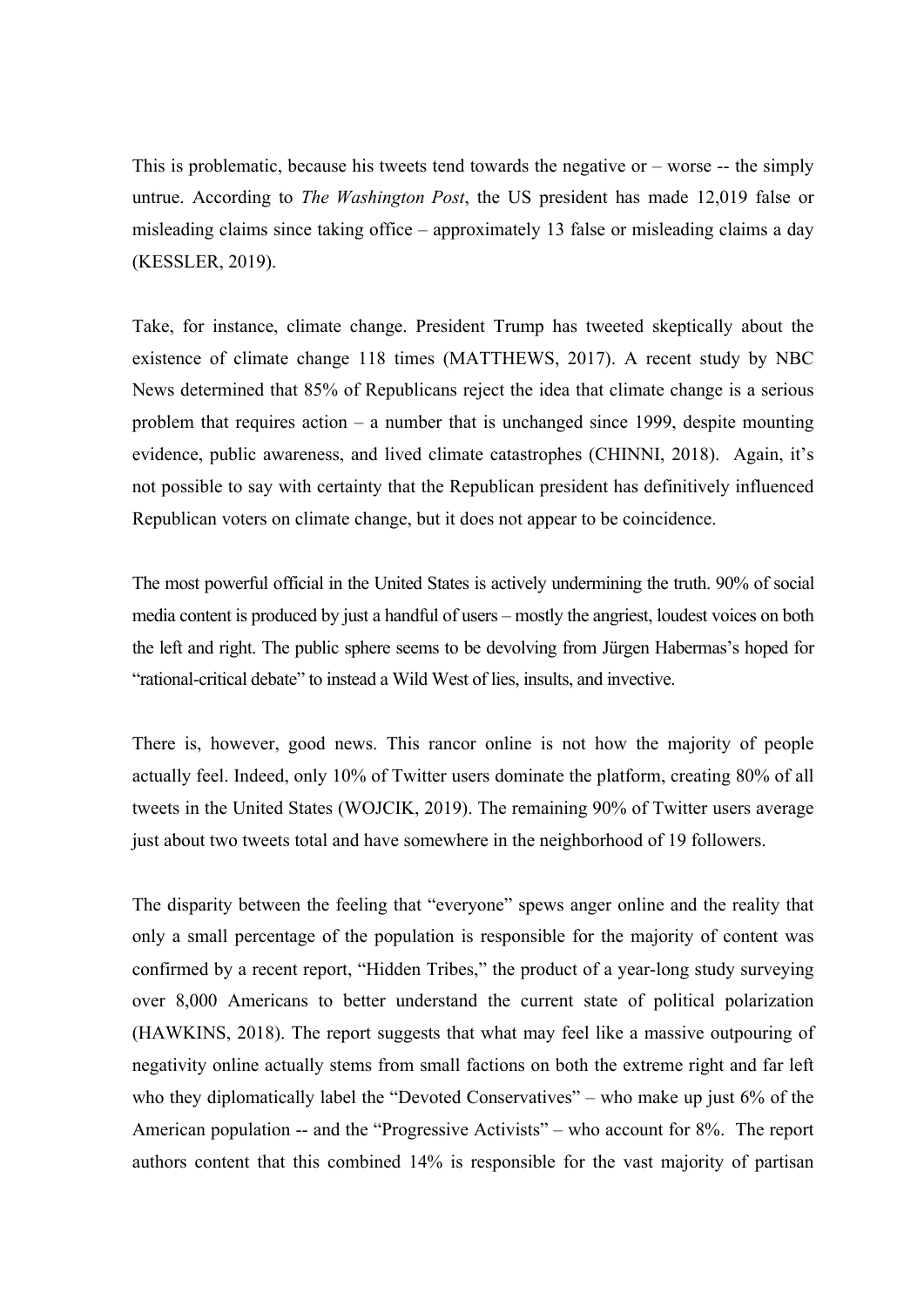fighting and political polarization online. I call them "the Angry Few." According to the report authors, the Angry Few "comprise just 14% of the American population. (…) Yet it often feels as if our national conversation has become a shouting match between these two groups at the furthest ends of the spectrum" (HAWKINS, 2018).

Where does this leave the rest of us? According to the report, the bulk of Americans fall into the category of "the Exhausted Majority": both conservatives and liberals who largely express a desire for compromise (65%) and feel, frankly, fed-up with the political divisiveness that dominates social media and the news. To put it in the words of a politically moderate woman in her 50's:

*"What would make me excited again is if people would just give somebody a chance. People should realize that we are all Americans. We have to accept what we have been given and we have to come together rather than divide, whether you are in agreement or not in agreement [with the choice of President or Congress]. In the past it's never been this bad."* (54-year-old woman, New Jersey, USA as quoted in *"Hidden tribes").*

Whether its spreading misinformation online that leads to real world outbreaks or outright fighting on Twitter, the angry few, in 2019, have come to dominate the public discourse to the point where more moderate, compromise-minded people are simply too tired to engage in public debates.

## **WHAT IT COSTS US**

We lose something through our collective cognitive exhaustion. First, we lose trust. We lose our willingness to get to know others who may be different from us. According to a Pew Research Center study, by the mid 2010s, a third of Americans did not know a single one of their neighbors, a figure that's only increasing with each passing decade (SMITH, 2010). And of those who did know their neighbors, only half felt they could trust them (GAO, 2016).

If we can't even trust the people we share the same physical world with -- people who share the same frustrations about having to shovel their sidewalks after a snow storm and noisy parties down the street and who see their children board the same school bus together – it's no wonder that people feel they can't trust what's real in the digital world: while the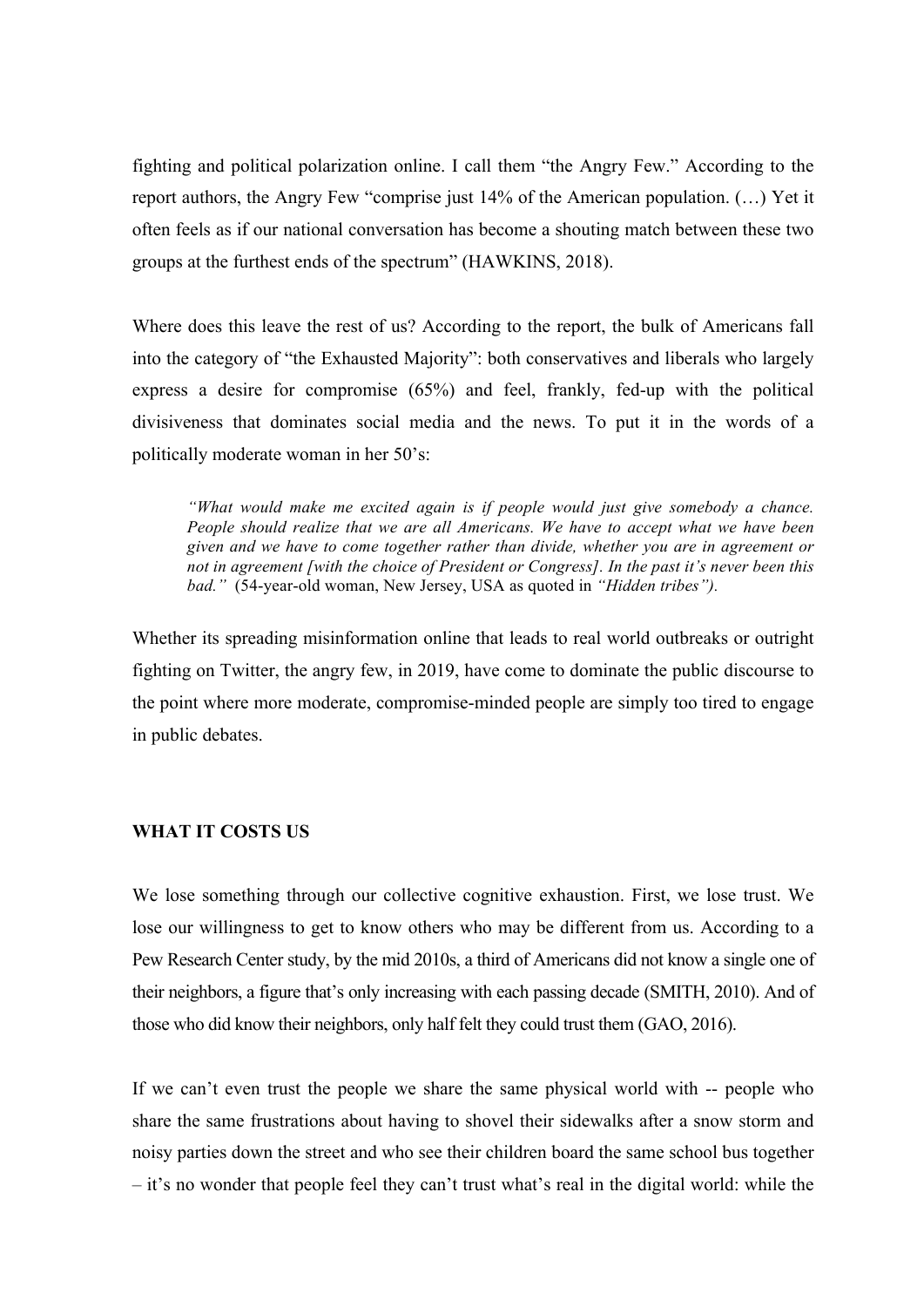majority of Americans expect to learn about the world from social media, more than half – 57% -- don't expect the information they see to be accurate (SCHMIDT, 2018).

Indeed, Americans increasingly distrust institutions, starting with the media. According to a Gallup poll, only 32% of Americans reported trusting the media – the lowest rate of trust expressed since polling began in 1997 (SWIFT, 2016). Distrust in government is also at new lows, with just 30% of Americans expressing that they trust their official institutions (RAINIE, 2019). And from the highest office in the land – the White House – less than 30% believed in not just what the president tweeted, but official communications(BUMP, 2019).

Second, we lose societal civility. Hate crimes have increased in the United States for three consecutive years, according to the Federal Bureau of Investigations (FBI). In New York City alone, hate crimes rose 67% in the first quarter of 2019. And the phenomenon is not unique to the United States. Anti-Muslim hate crimes skyrocketed in London by a stunning 593% in the aftermath of the Christchurch mosque shootings that claimed 50 Muslims lives (COLLINS, 2019). And violent anti-Semitic attacks rose across all parts of the globe in 2018 (TAMKIN, 2019).

Hate crimes are in a way one of the most extreme manifestations of incivility – the embodiment of people's inability to see one another as humans, as peers, as fellow countrymen and women. It is a manifestation of tribal thinking, separating oneself from those who are different genders, different religions, different ethnicities – just plain different. And this is deeply destructive to diverse democracies, which requires a degree of tolerance to be able to come to compromises on issues, regardless of one's race, religion, or ethnicity.

Third, there is also an increasing sense of personal suffering. Depression and suicide rates are on the rise worldwide, leading the World Health Organization to identify depression as the leading cause of disability worldwide (TAMKIN, 2018). Young people are especially affected by the most severe possible outcomes of depression, with suicide being the second leading cause of death among 15-29 year olds across the globe.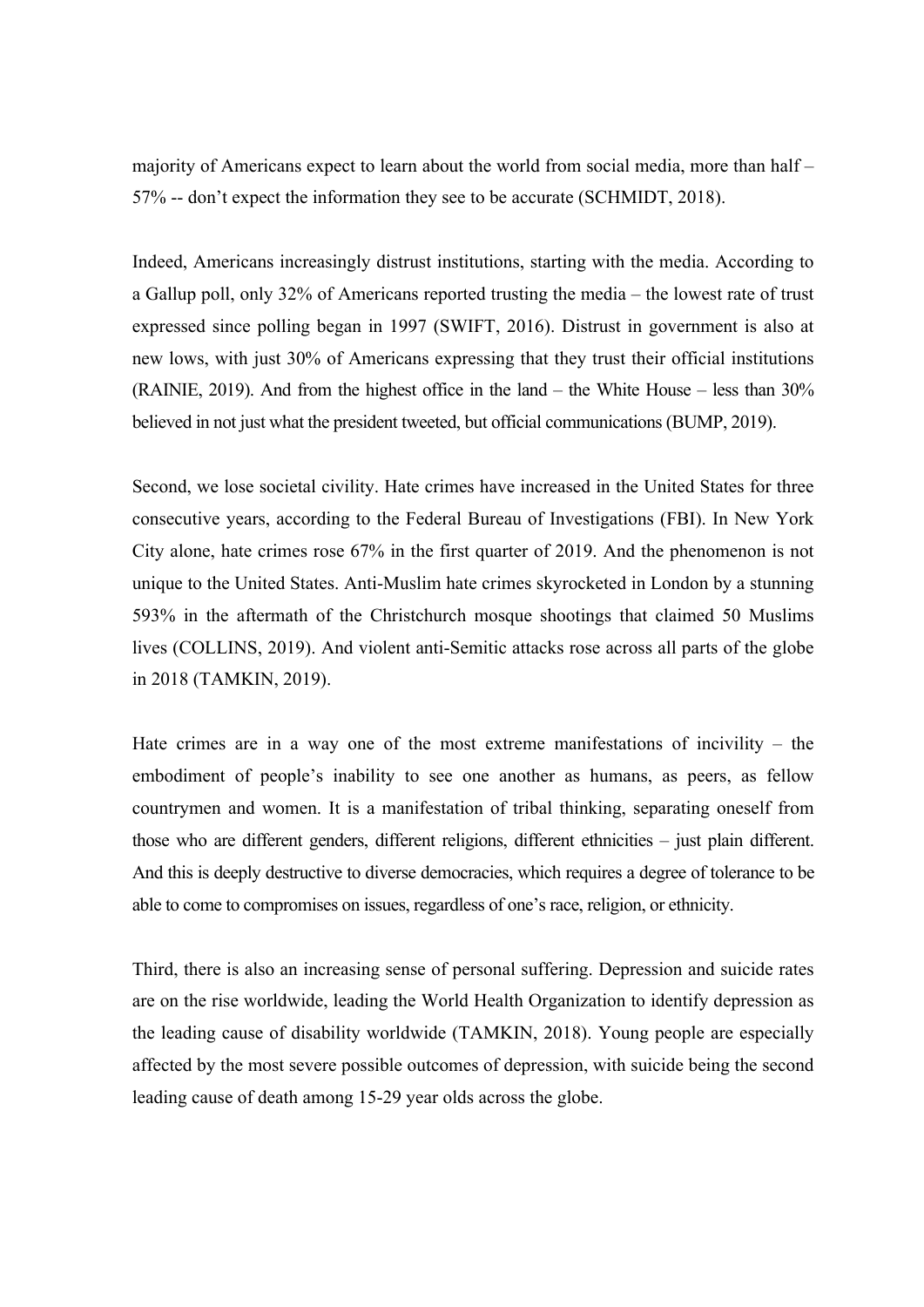Finally, the greatest loss is perhaps the loss of the primacy of global democracy itself. According to Freedom House, democracies are in decline, worldwide – steadily decreasing now for the 13<sup>th</sup> consecutive year (DEMOCRACY IN RETREAT, 2019). As the report notes, this is a startling trajectory from which no country appears immune: "Most troublingly, even long-standing democracies have been shaken by populist political forces that reject basic principles like the separation of powers and target minorities for discriminatory treatment" (DEMOCRACY IN RETREAT, 2019). We are divided from our neighbors, we are divided from those who hold opposing beliefs, and we are divided within our nations.

#### **WHAT WE CAN DO**

And yet, there is hope. As the American president John F. Kennedy once famously noted, "what unites us is greater than what divides us". There is cause to be optimistic that this path towards divisiveness and polarization can be reversed; that we can overcome our mistrust and fear and isolation and forge trust and civility anew. Here are just a few ways how.

First, we must invest in protecting journalism. In the US, the media is under near constant attack from the president, who has repeatedly called them an "enemy of the people." Famously, he tweeted this yet again on the same day that CNN, one of the international news outlets who most frequently criticizes the president, had bombs sent to its headquarters in New York City (CROUCHER, 2018). Indeed, according to the freedom of the press watchdog organization the Committee to Protect Journalists, "since announcing his candidacy in the 2016 presidential elections to the end of his second year in office, U.S. President Donald Trump has sent 1,339 tweets about the media that were critical, insinuating, condemning, or threatening" (SUGARS, 2019).

Despite the American presidents' penchant for deriding the news media, scientists have shown that people pay more attention to journalism than they may think they do. In one study published in the journal *Science,* investigators ran an experiment with 48 American news organizations from October 2013 through March 2016 (NETBURN, 2016). During this time frame, the news outlets clustered stories on one of 11 topics – for instance, immigration, education policy, race relations, and climate change – to see if their coordinated coverage influenced what was subsequently discussed on social media.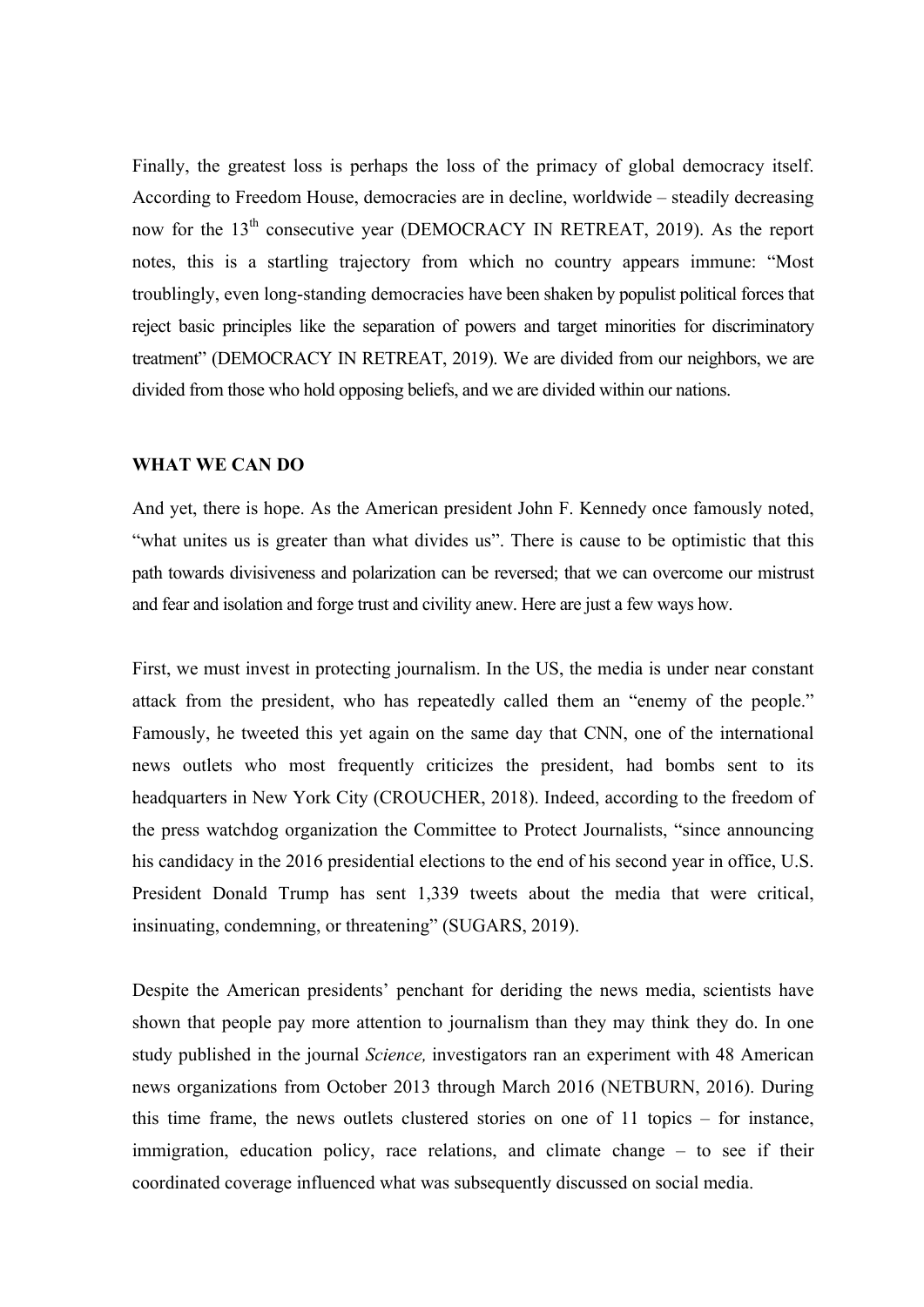The size of the impact surprised the investigators – social media posts about the target content jumped 19% on average the day after the news was published, resulting in an increase of an additional 13,166 posts on that topic. Whether they're aware of it or not, people consuming the news do actually appear to integrate it into their thought processes to a certain degree, up to and including deciding to post about it on social media. This is both a testament to the power of journalism and a reason for both government and civil society to ensure the media is supported and protected.

Second, we must protect public officials and public service itself. In the United States, annual federal spending increased 600% between 1960 and 2012 (DILULIO, 2014). However, despite the additional programs and services the federal government has undertaken, the number of public servants employed to manage them has remained static. In other words, the volume of work generated by the federal government has increased dramatically, but the staff in place to actually *do* that work has remained essentially the same.

What this creates is overworked, overburdened, and ultimately, burnt-out civil servants. A recent poll noted that approximately 72% of federal workers were "disengaged" (WICHOWSKI, 2018).And this spells trouble for the health of government. As former CIA analyst Matthew Burton wrote:

*"Elected officials don't run our government. Government employees do. Even if we elect good people to write good laws, those laws still need to be executed. If we want to change government, we can't ignore the bureaucrats who make it run. If reform-minded citizens shun their government, their ideals will be poorly represented where it matters most. And as they forego opportunities to serve the public, those positions of influence are necessarily filled by more and more people who don't give a damn about our cause."*

To ensure that democratic institutions who serve the people are well functioning, we must invest in empowering and supporting those who keep those institutions running. A wellrun government requires officials remain productive and engaged. That doesn't happen without making public service and public servants a priority.

Third, we must embrace creative solutions to right our current societal wrongs. We must use every tool at our disposal to find ways to encourage unity, tolerance, and willingness to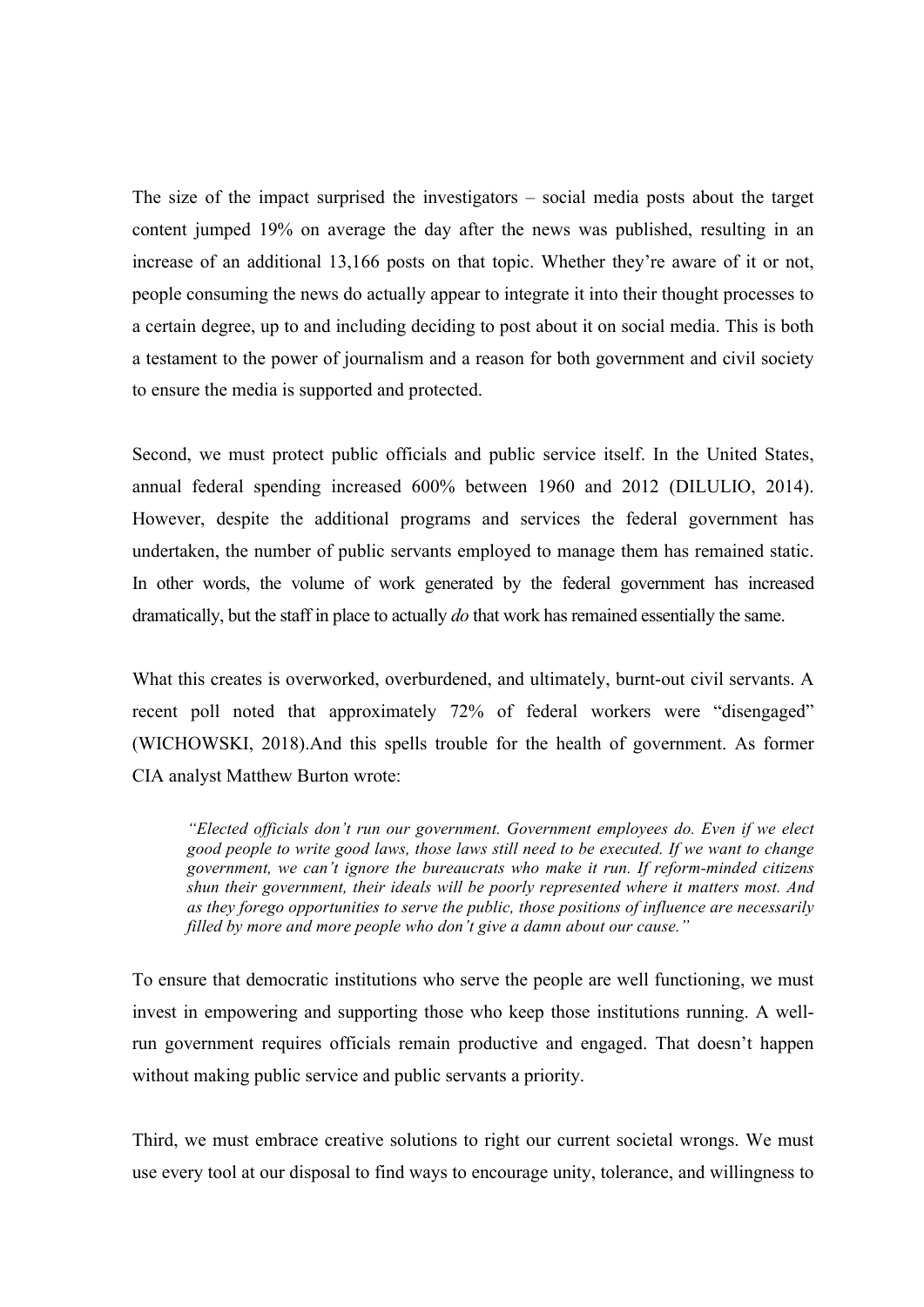listen – truly listen – to those who we are currently staunchly polarized against. In one particularly novel example of using creative means to encourage social change, a group of researchers worked with a Nigerian filmmaker to create two versions of a narrative (as opposed to documentary) film (DIZIKES, 2019). In one version there appears a five-minute scene in which the central character – a local activist – sets up a number so that community members can text to report instances of corruption. The other version didn't contain this scene.

In the communities where the film with the text-reporting scene was screened, locals reported corruption 70% more than in areas where the film was shown without this scene. This is evidence that even something like popular entertainment – in this case, a movie - can be a powerful mechanism for encouraging local advocacy and social good.

## **"AND THEN YOU READ"**

It is a natural human phenomenon to believe that we are alone in our experience of the world; that no one truly understands what we could be going through or why we believe what we believe. Yet to be part of a community, a society – a democracy – we must broaden our minds, open ourselves up to others' experiences, and reserve judging others who may not think as we do. As the American essayist James Baldwin so eloquently put it, "You think your pain and your heartbreak are unprecedented in the history of the world, but then you read."

We are not alone in our experiences, and new technologies like social media can help us identify with others who, yes, have similar experiences. But we must work harder to also connect with others whose experiences are unfamiliar, foreign, and perhaps a little confusing at first. It is only through truly listening – with a pre-determined sense that you will suspend judgment and give others unlike oneself the benefit of the doubt – that we can once again find ways to compromise and break through the polarization that is currently dominating our world.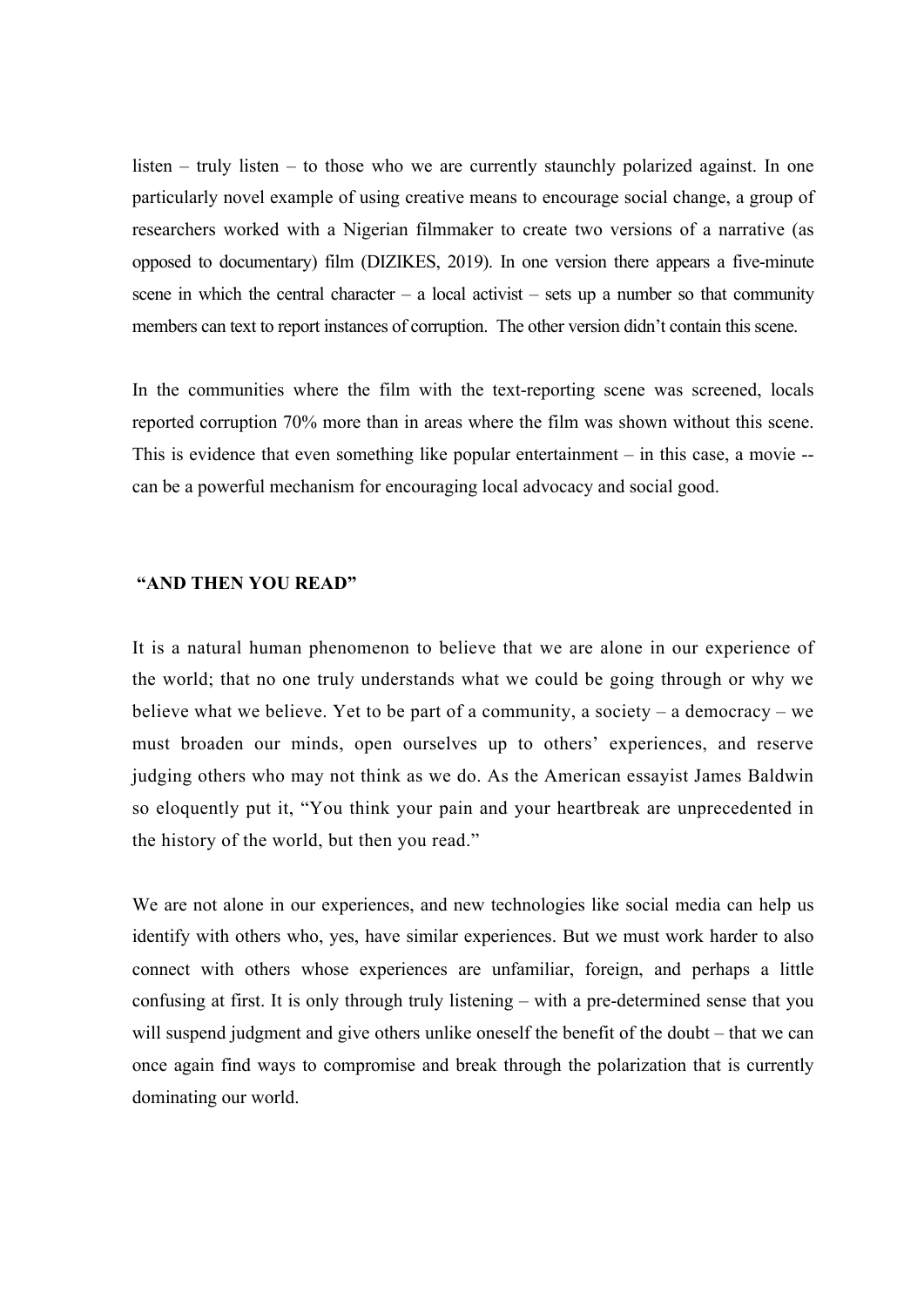Through finding what unites us – our shared joys and pains, our habits and curiosities, our worries and fears – we can indeed overcome what divides us. It will take work. But it is work worth doing: for the sake of our personal sense of peace, our societal wellbeing, and our democratic ideals. We as a unified people are truly greater than the sum of our parts; we need only to step back from our individual cell phones and Twitter feeds to remind ourselves to engage with each other, and moreover, to do so with as much kindness as we can muster, for everyone we meet is fighting some fear of their own.

Because polarization is, at its core, fear: fear that those unlike ourselves will get something that we won't. As one last great American, Reverend Dr. Martin Luther King Jr., said, "darkness cannot drive out darkness; only light can do that". It's not easy to fight our fears, but our welfare as nations – as humans – depends on our determination to do so.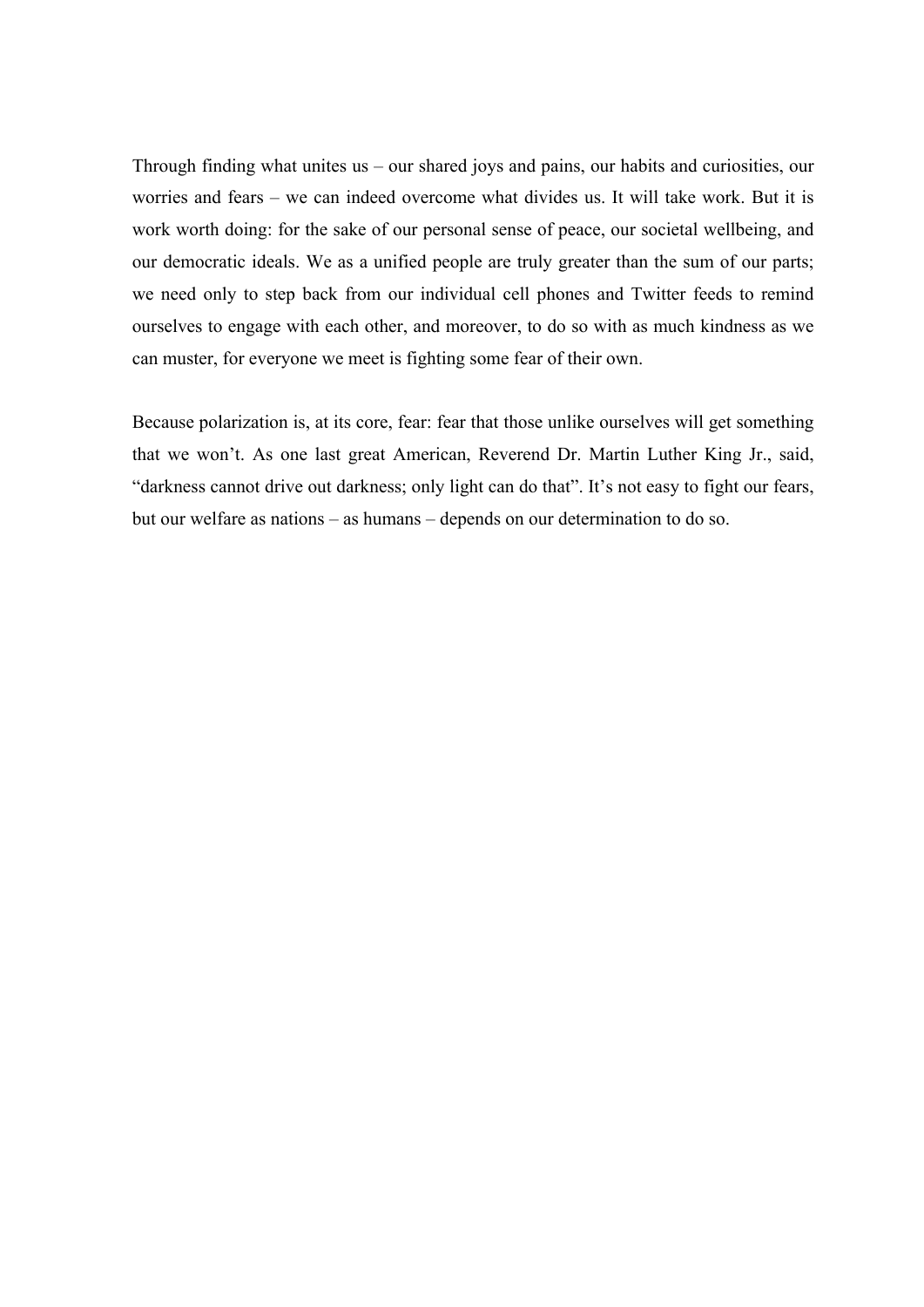#### **REFERENCES**

BUMP, Philip. More than two-thirds of Americans have little confidence in what the White House says" *The Washington Post*, September 11, 2019. Retrieved September 11, 2019 from <https://beta.washingtonpost.com/politics/2019/09/11/more-than-two-thirds-americans-have-littleconfidence-what-white-house-says/>.

CENTERS FOR DISEASE CONTROL. Preventable measles among U.S. residents, 2001-2004. *MWWR Weekly*, v. 54, n.33, p. 817-820 August 26, 2005. Retrieved September 11, 2019 from <https://www.cdc.gov/mmwr/preview/mmwrhtml/mm5433a1.htm>.

CENTERS FOR DISEASE CONTROL. Amid U.S. measles outbreak, who needs an additional dose of the vaccine? *Reuters*, May 6, 2019. Retrieved September 11, 2019 from <https://www.reuters.com/article/us-usa-measles-vaccine-explainer/explainer-amid-u-s-measlesoutbreak-who-needs-an-additional-dose-of-the-vaccine-idUSKCN1SC0RV>.

CHINNI, Dante. Polling: consensus emerges in climate change debate. *NBC News*, December 30, 2018. Retrieved September 11, 2019 from<https://www.nbcnews.com/politics/meet-thepress/consensus-emerges-climate-change-debate-n950646>.

COLLINS, Jem. Hate crimes against UK Muslims soar by 593% after New Zealand mosque shootings. *I news*, March 23, 2019. Retrieved September 11, 2019 from <https://inews.co.uk/news/anti-muslim-hatecrimes-rise-new-zealand-shootings-mosque-tell-mama/>.

COX, Joseph. Why won't Twitter treat white supremacy like ISIS? Because it would mean banning some republican politicians too. *Vox*, April 25, 2019. Retrieved September 11, 2019 from <https://www.vice.com/en\_us/article/a3xgq5/why-wont-twitter-treat-white-supremacy-like-isisbecause-it-would-mean-banning-some-republican-politicians-too>.

CROUCHER, Shane. Trump tweet calls media 'enemy of the people' during CNN bomb threat. *Newsweek*, December 7, 2018. Retrieved September 11, 2019 from <https://www.newsweek.com/trump-twitter-cnn-bomb-threat-fake-news-1248977>.

DEMOCRACY IN RETREAT: freedom in the world 2019. *Freedom house*. Retrieved September 11, 2019 from<https://freedomhouse.org/report/freedom-world/freedom-world-2019/democracy-in-retreat>.

DILULIO JR., John J. *Bring back the bureaucrats*: why more federal workers will lead to better (and smaller!) government. West Conshohocken, PA: Templeton Press, 2014.

DIZIKES, Peter. Special effects: how a movie could reduce corruption.*MIT News*, March 13, 2019. Retrieved September 11, 2019 from <http://news.mit.edu/2019/nigeria-movie-corruption-reporting-0313>.

GAO, George. Americans divided on how much they trust their neighbors. *Pew Research Center*, April 13, 2016. Retrieved September 11, 2019 from <https://www.pewresearch.org/facttank/2016/04/13/americans-divided-on-how-much-they-trust-their-neighbors/>.

HAWKINS, Steven. Hidden tribes: a study of America's polarized landscape. *More in common*, 2018. Retrieved September 11, 2019 from <https://hiddentribes.us/pdf/hidden\_tribes\_report.pdf>.

KESSLER, Ben. President Trump has made 12,019 false or misleading claims over 928 days. *The Washington Post*, August 12, 2019. Retrieved September 11, 2019 from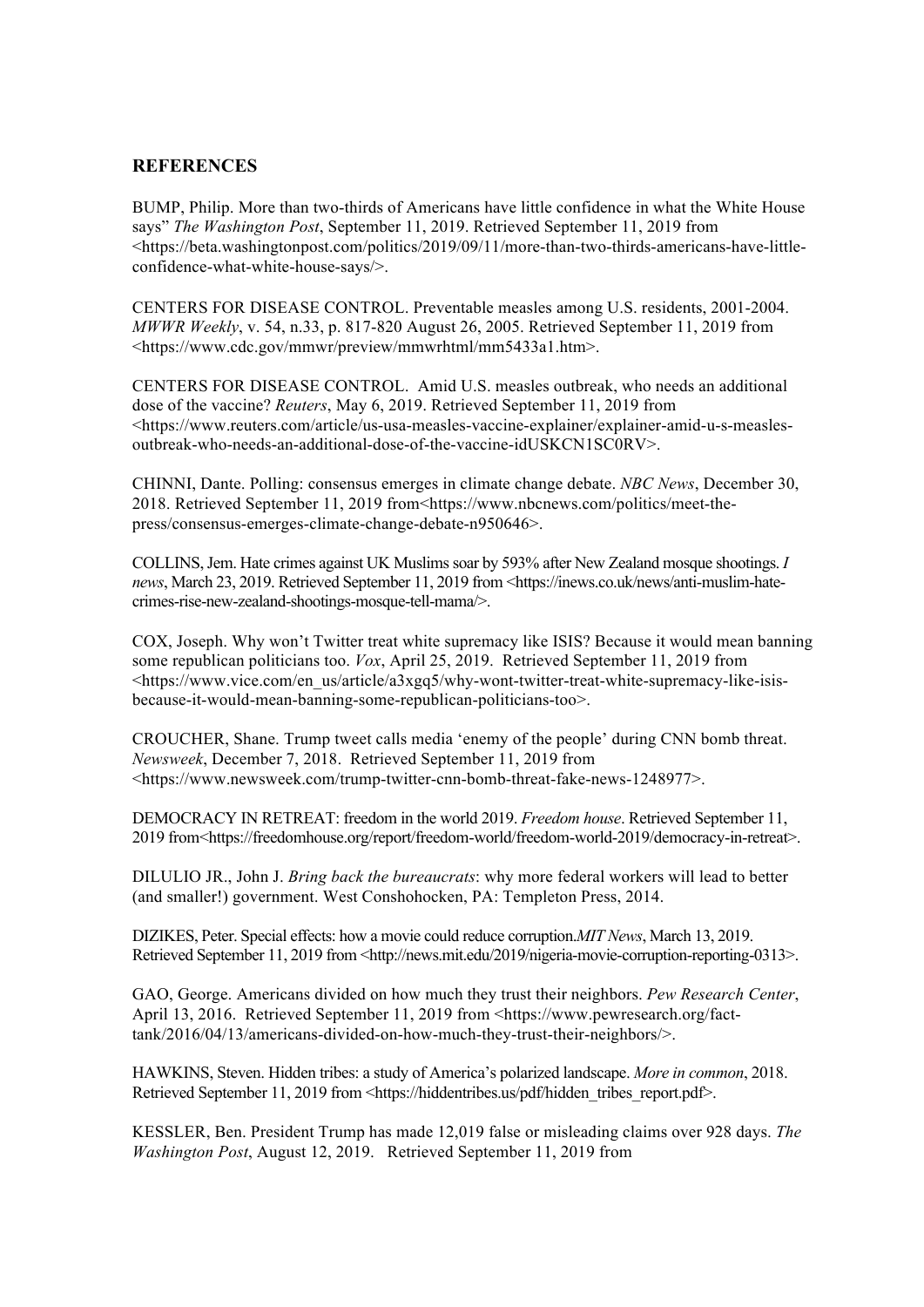<https://beta.washingtonpost.com/politics/2019/08/12/president-trump-has-made-false-ormisleading-claims-over-days/>.

KIRK, Katherine. How Russia sows confusion in the U.S. vaccine debate. *Foreign Policy*, April 9, 2019. Retrieved September 11, 2019 from <https://foreignpolicy.com/2019/04/09/in-the-unitedstates-russian-trolls-are-peddling-measles-disinformation-on-twitter/>.

MADRIGAL, Alexis. The small, small world of Facebook's anti-vaxxers. *The Atlantic*, February 27, 2019. Retrieved September 11, 2019 from <https://www.theatlantic.com/health/archive/2019/02/anti-vaxx-facebook-social-media/583681/>.

MATTHEWS, Dylan. Donald Trump has tweeted climate change skepticism 115 times. Here's all of it. *Vox*, June 1, 2017. Retrieved September 11, 2019 from <https://www.vox.com/policy-andpolitics/2017/6/1/15726472/trump-tweets-global-warming-paris-climate-agreement>.

NETBURN, Deborah. Scientists prove that the public pays attention to journalism. *Los Angeles Times*, Novermber 9, 2017. Retrieved September 11, 2019 from <https://www.latimes.com/science/sciencenow/lasci-sn-news-coverage-matters-20171109-story.html>.

RAINIE, Lee. Key findings about Americans' declining trust in government and each other. *Pew Research Center*, July 22, 2019. Retrieved September 11, 2019 from <https://www.pewresearch.org/fact-tank/2019/07/22/key-findings-about-americans-declining-trustin-government-and-each-other/>.

SCHMIDT, Christine. Americans expect to get their news from social media, but they don't expect it to be accurate. *Nieman Media Lab*, September 10, 2018. Retrieved September 11, 2019 from <https://www.niemanlab.org/2018/09/americans-expect-to-get-their-news-from-social-media-butthey-dont-expect-it-to-be-accurate/>.

SMITH, Aaron. Neighbors online. *Pew Research Center*, June 9, 2010. Retrieved September 11, 2019 from <https://www.pewinternet.org/2010/06/09/neighbors-online/>.

SUGARS, Stephanie. From fake news to enemy of the people: an anatomy of Trump's tweets. *Committee to Protect Journalists,* January 30, 2019. Retrieved September 11, 2019 from <https://cpj.org/blog/2019/01/trump-twitter-press-fake-news-enemy-people.php>.

SWIFT, Art. Americans' trust in mass media sinks to new low. *Gallup*, September 14, 2016. Retrieved September 11, 2019 from <https://news.gallup.com/poll/195542/americans-trust-massmedia-sinks-new-low.aspx>.

TAMKIN, Emily. Violent anti-semitic incidents rose 13 percent worldwide last year, report says. *The Washington Post*, May 1, 2019. Retrieved September 11, 2019 from <https://beta.washingtonpost.com/world/2019/05/01/violent-anti-semitic-incidents-rose-percentworldwide-last-year-report-says/>.

TAMKIN, Emily. Depression" *World Health Organization*, March 22, 2018. Retrieved September 11, 2019 from<https://www.who.int/news-room/fact-sheets/detail/depression>.

WICHOWSKI, Alexis. Misery loves bureaucracy: why technology hasn't saved government. *GovExec*., January 16, 2018. Retrieved September 11, 2019 from <https://www.govexec.com/management/2018/01/misery-loves-bureaucracy-why-technologyhasnt-saved-government/145066/>.